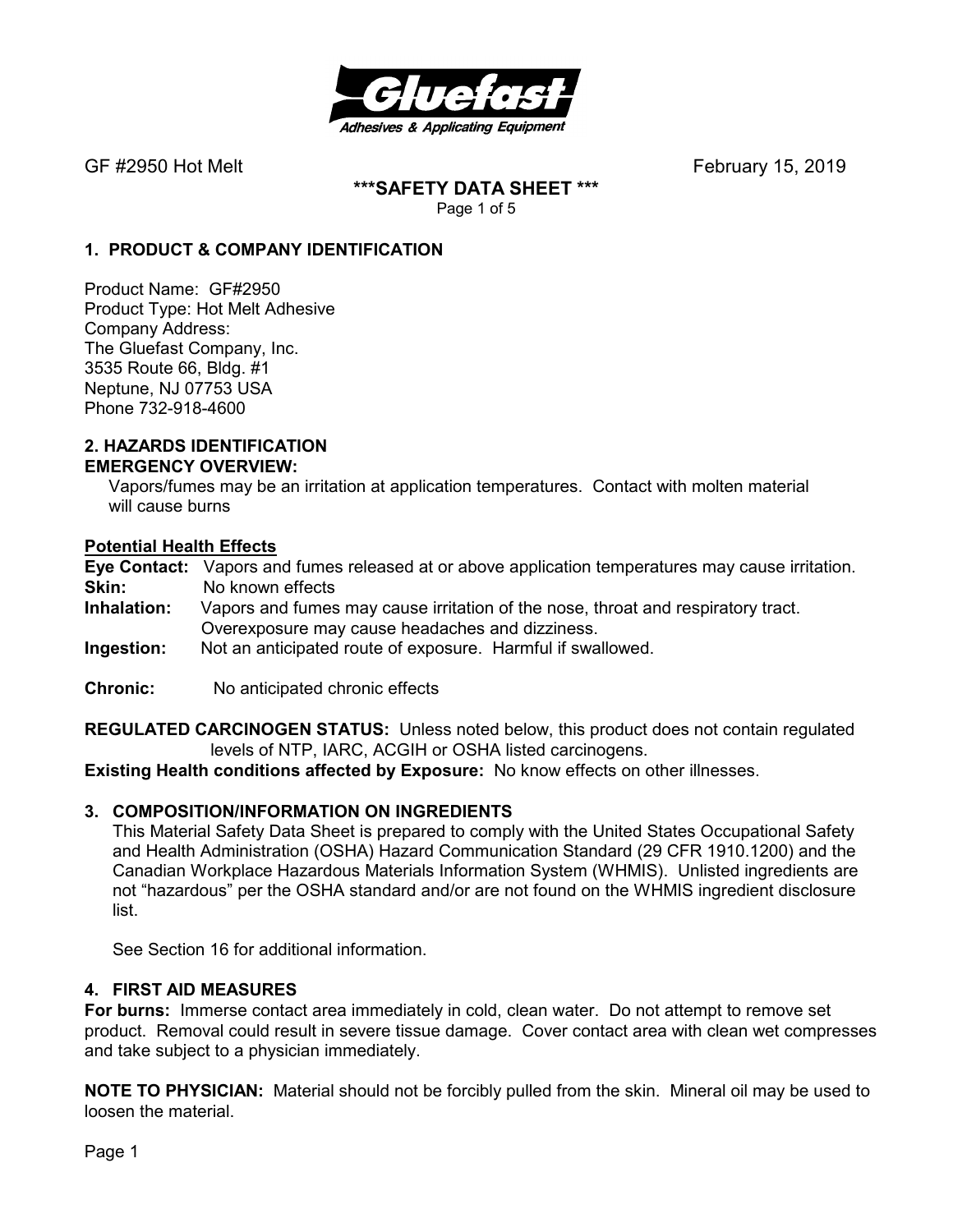

# **\*\*\*SAFETY DATA SHEET \*\*\***

Page 2 of 5

**If vapors inhaled:** Remove subject to fresh air. If breathing is difficult, give oxygen. If not breathing, give artificial respiration. Call a physician if symptoms persist.

**If Ingested:** If person can swallow, give one glass of water or milk. Do not induce vomiting. Get immediate medical attention. Never give anything by mouth to an unconscious person.

## **5. FIRE FIGHTING MEASURES**

 **Flash point/method:** Greater than 400 degrees F / Cleveland (204°C)

 **Upper Explosive Limit/Lower Explosive Limit:** Not Applicable

 **Auto-ignition Temperature:** Not Applicable

 **Appropriate Extinguishers:** Carbon dioxide, dry chemical, chemical foam, or water fog. Using a direct, straight water stream may tend to spread a fire.

 **Special Fire Fighting Procedures:** Avoid using direct straight water stream on molten material to reduce splattering and spreading of the fire.

 **Unusual Fire and Explosion Hazards:** None known.

 **Hazardous Combustion product:** Incomplete combustion can yield low molecular weight hydrocarbons, carbon monoxide.

#### **6. ACCIDENTAL RELEASE MEASURES**

 **Spill or leak procedures:** Allow to solidify at room temperature, scrape up and place in disposal container.

#### **7. HANDLING AND STORAGE**

Consult the Technical Data Sheet for specific storage instructions.

#### **8. EXPOSURE CONTROLS/PERSONAL PROTECTION**

**Eye protection:** Wear safety glasses to reduce the potential for eye contact; a face shield is appropriate if splashing is likely. Have eyewashes available where eye contact can occur.

**Skin protection:** At elevated temperatures prevent contact by wearing thermally protective gloves and a long sleeved shirt. Provide a cold water source for burn treatment.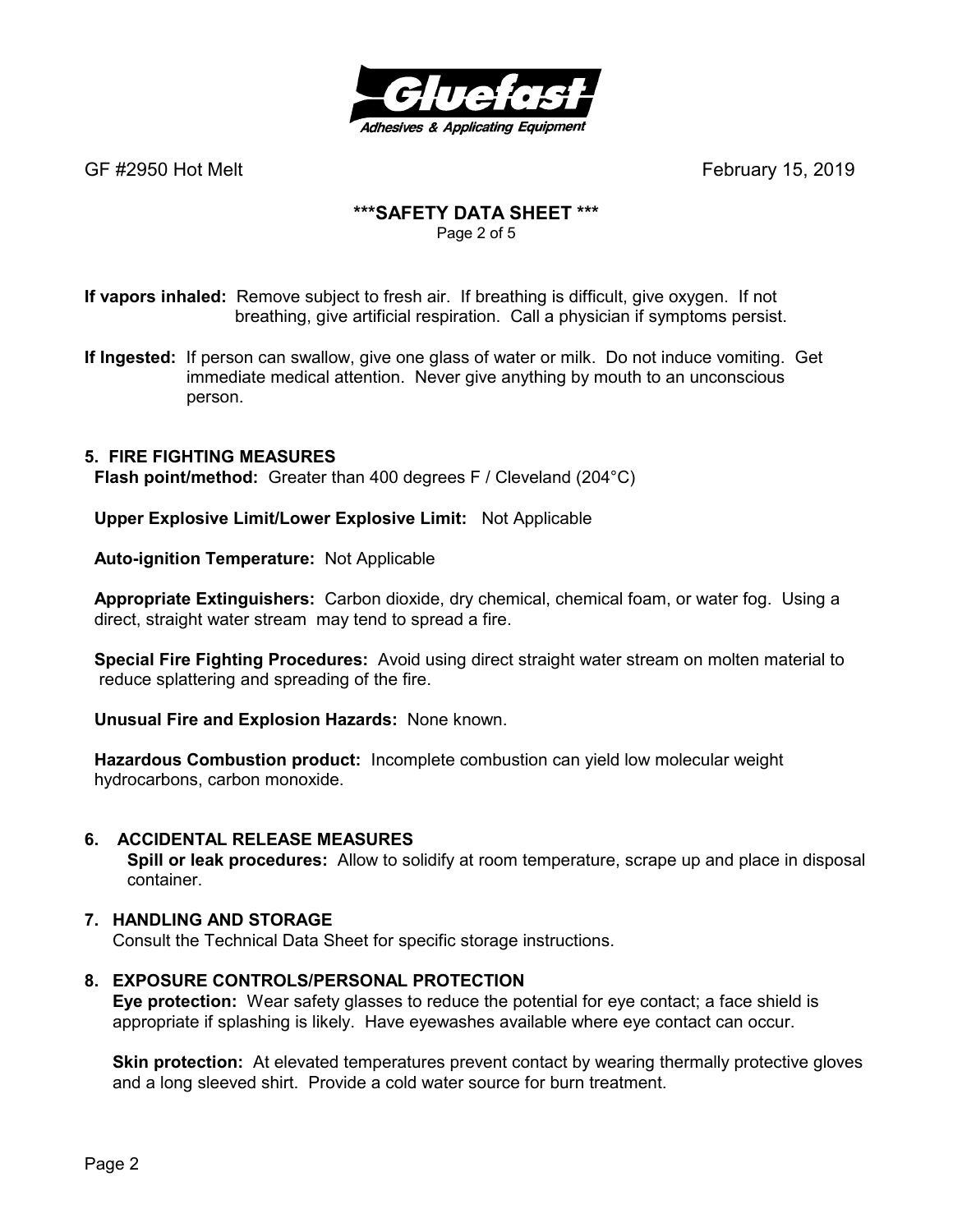

## **\*\*\*SAFETY DATA SHEET \*\*\***  Page 3 of 5

**Respiratory Protection:** Not normally required.Use NIOSH/MSHA approved respirator if conditions warrant.

**Ventilation:** Hot melts should be used with good ventilation. At the application temperature use of local exhaust over the pre-melting reservoir is encouraged.

#### **9. PHYSICAL AND CHEMICAL PROPERTIES**

| <b>Physical state:</b>                   | Solid (as supplied)                                                                                                                                                                                                                                                 |
|------------------------------------------|---------------------------------------------------------------------------------------------------------------------------------------------------------------------------------------------------------------------------------------------------------------------|
| Color:                                   | Amber                                                                                                                                                                                                                                                               |
| Odor:                                    | Slight Odor                                                                                                                                                                                                                                                         |
| <b>Specific gravity:</b>                 | Not established                                                                                                                                                                                                                                                     |
| % Solids by Weight                       | 100 %                                                                                                                                                                                                                                                               |
| pH:                                      | Not applicable (as supplied)                                                                                                                                                                                                                                        |
| <b>Boiling Range:</b>                    | Not applicable (as supplied)                                                                                                                                                                                                                                        |
| <b>Melting Point:</b>                    | 185-190°F                                                                                                                                                                                                                                                           |
| <b>Vapor Pressure:</b>                   | Not established                                                                                                                                                                                                                                                     |
| Vapor density:                           | Not applicable                                                                                                                                                                                                                                                      |
| <b>Evaporation rate:</b>                 | Not applicable                                                                                                                                                                                                                                                      |
| <b>Water/Oil Partition coefficient</b>   | Not established                                                                                                                                                                                                                                                     |
| <b>VOC content:</b>                      | No levels of volatile organic compound emissions are<br>expected at ambient temperature and pressure. Low<br>molecular weight hydrocarbons may be emitted at<br>application temperature. Emissions data is best<br>developed by monitoring actual plant conditions. |
| <b>10. STABILITY AND REACTIVITY DATA</b> |                                                                                                                                                                                                                                                                     |
| <b>Stability:</b>                        | <b>Stable</b>                                                                                                                                                                                                                                                       |
| Incompatibility                          | Not established                                                                                                                                                                                                                                                     |
| <b>Hazardous Decomposition:</b>          | Not established                                                                                                                                                                                                                                                     |
| <b>Hazardous Polymerization:</b>         | Will not occur.                                                                                                                                                                                                                                                     |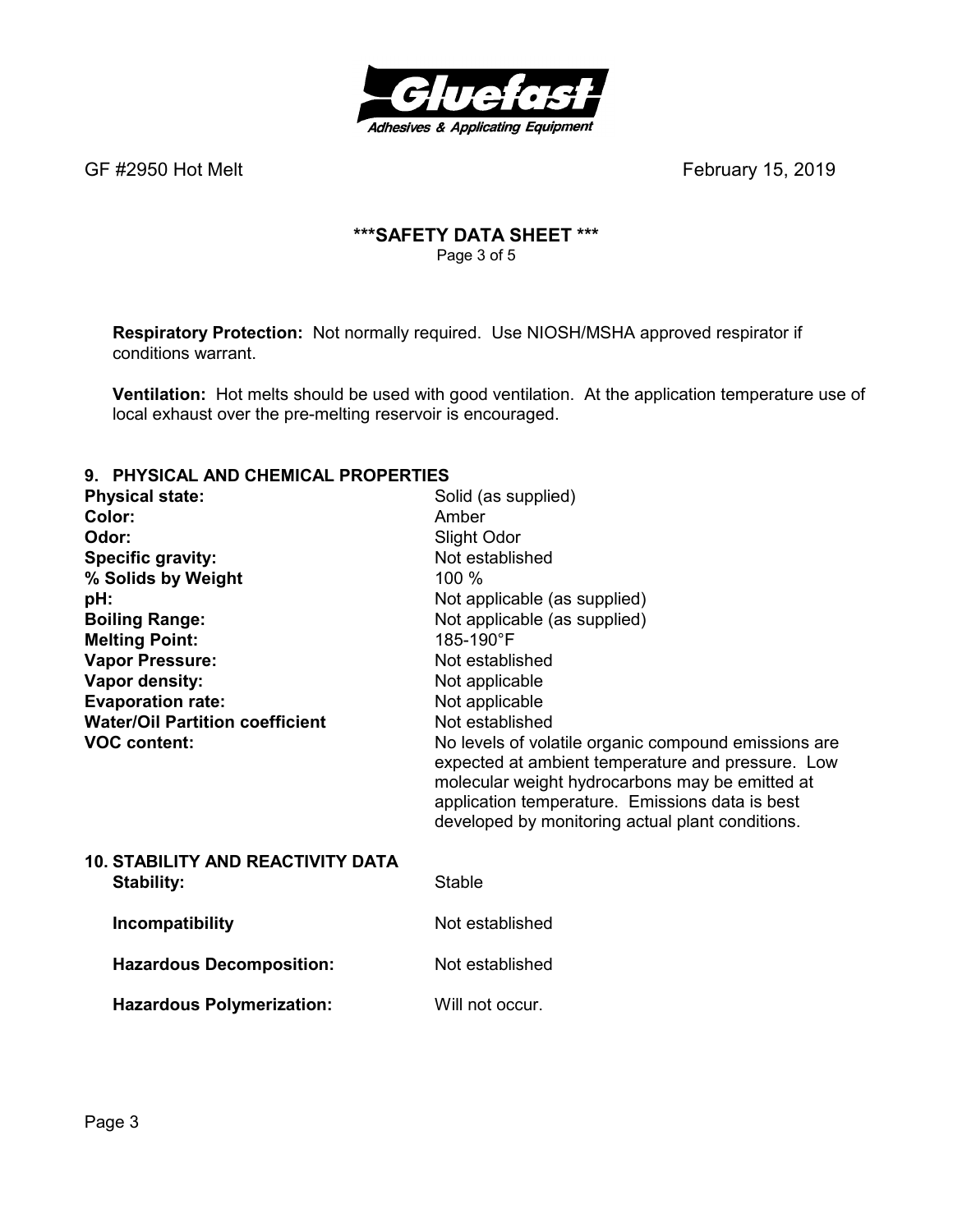

### **\*\*\*SAFETY DATA SHEET \*\*\***  Page 4 of 5

#### **11. TOXICOLOGICAL INFORMATION**  No data available

## **12. ECOLOGICAL INFORMATION**

No data available

### **13. DISPOSAL CONSIDERATIONS**

**To the best of our knowledge, this product does not meet the definition of hazardous waste under the U.S. EPA Hazardous Waste Regulation 40 CFR 261. Dispose of in an approved landfill. Consult your state, local or provincial authorities and your local waste vendor for more restrictive requirements.** 

#### **14. TRANSPORT INFORMATION**

UNITED STATES DEPARTMENT OF TRANSPORTATION (DOT)

Dot Proper Shipping Name: NOT REGULATED

 It is our opinion that the information provided here may be used to transport this product in compliance with Canadian Transportation of Dangerous Goods.